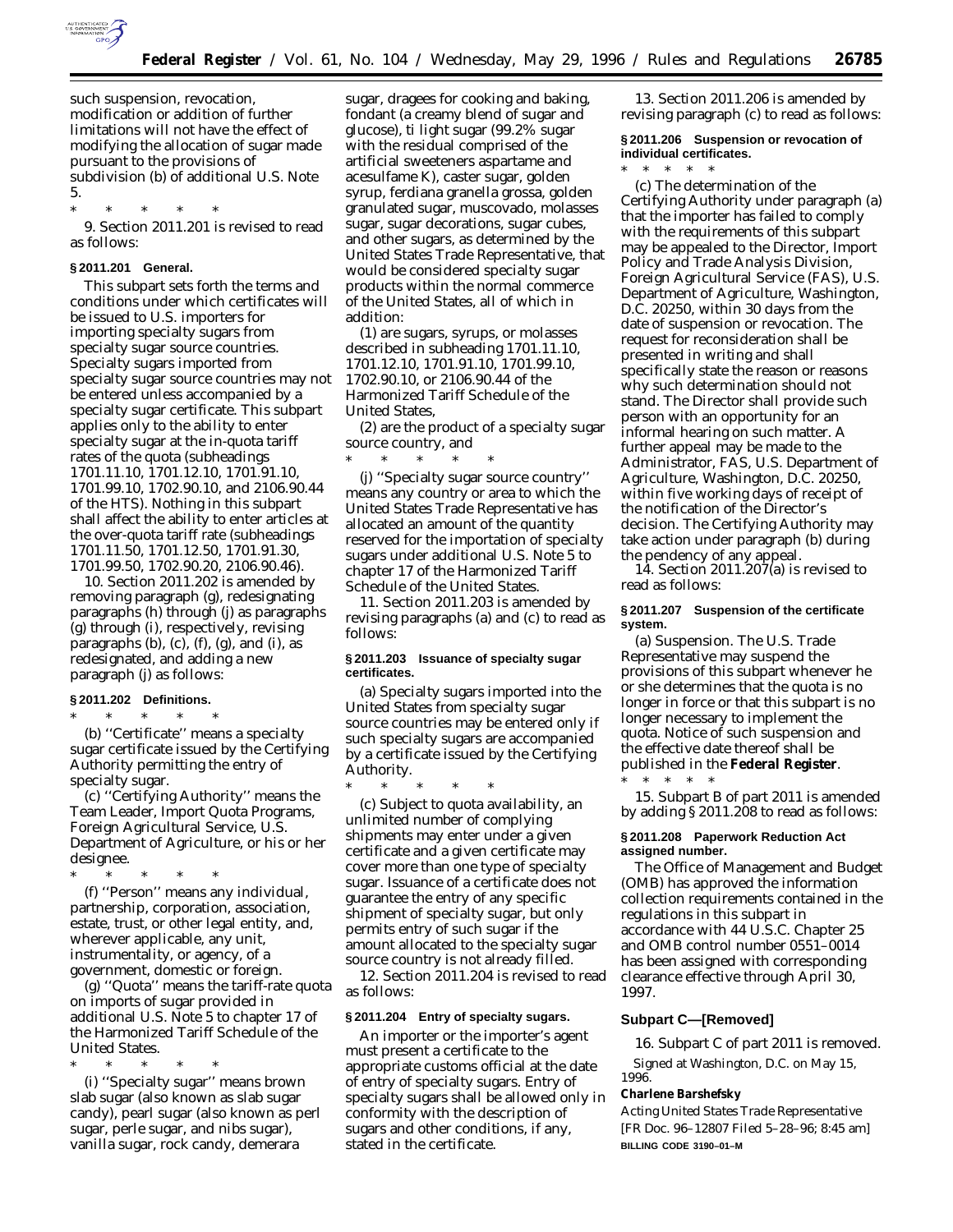# **DEPARTMENT OF HEALTH AND HUMAN SERVICES**

# **Food and Drug Administration**

### **21 CFR Part 172**

**[Docket No. 94F–0189]**

### **Food Additives Permitted for Direct Addition to Food for Human Consumption; Dimethyl Dicarbonate**

**AGENCY:** Food and Drug Administration, HHS.

# **ACTION:** Final rule.

**SUMMARY:** The Food and Drug Administration (FDA) is amending the food additive regulations to provide for the safe use of dimethyl dicarbonate (DMDC) as a yeast inhibitor in sports drinks and fruit or juice sparklers. This action is in response to a petition filed by Miles, Inc. (now Bayer Corp.).

**DATES:** Effective May 29, 1996; written objections and requests for a hearing by June 28, 1996.

**ADDRESSES:** Written objections may be sent to the Dockets Management Branch (HFA–305), Food and Drug Administration, 12420 Parklawn Dr., rm. 1–23, Rockville, MD 20857.

**FOR FURTHER INFORMATION CONTACT:** Martha D. Peiperl, Center for Food Safety and Applied Nutrition (HFS– 217), Food and Drug Administration, 200 C St. SW., Washington, DC 20204, 202–418–3077.

#### **SUPPLEMENTARY INFORMATION:**

### **I. Background**

In a notice published in the **Federal Register** of June 28, 1994 (59 FR 33299), FDA announced that a food additive petition (FAP 4A4420) had been filed by Miles, Inc., Mobay Rd., Pittsburgh, PA 15205–9741 (now Bayer Corp., 100 Bayer Rd., Pittsburgh, PA 15205–9741), proposing that the food additive regulations in § 172.133 *Dimethyl dicarbonate* (21 CFR 172.133) be amended to provide for the safe use of DMDC as a yeast inhibitor in sports drinks and fruit or juice sparklers. The petition defines sports drinks as carbonated or noncarbonated, nonjuicecontaining (less than or equal to 1 percent juice), flavored or unflavored beverages containing added electrolytes (5–20 milliequivalents (meq)/liter sodium ion (Na**+**) and 3–7 meq/liter potassium ion (K**+**)). Fruit or juice sparklers are defined as carbonated, dilute beverages containing juice, fruit flavor, or both, with juice content not to exceed 50 percent.

DMDC is currently approved in § 172.133 for use as a yeast inhibitor in wine, dealcoholized wine, and low alcohol wine (53 FR 41325, October 21, 1988; and 58 FR 6088, January 26, 1993) and in ready-to-drink tea beverages (59 FR 5317, February 4, 1994) (hereinafter referred to as the October 1988 final rule, the January 1993 final rule, and the February 1994 final rule, respectively).

As discussed below, FDA has evaluated data in the petition and other relevant material and concludes that DMDC is efficacious in preventing the growth of yeasts and molds in sports drinks and fruit or juice sparklers and that the proposed use of DMDC is safe.

# **II. Determination of Safety**

Under the so-called ''general safety clause" in section  $409(c)(3)(A)$  of the Federal Food, Drug, and Cosmetic Act (the act)  $(21 \text{ U.S.C. } 348(c)(3)(A))$ , a food additive cannot be approved for a particular use unless a fair evaluation of the data available to FDA establishes that the additive is safe for that use. FDA's food additive regulations (21 CFR 170.3(i)) define safe as ''a reasonable certainty in the minds of competent scientists that the substance is not harmful under the intended conditions of use.''

The food additive anticancer or Delaney clause in section  $409(c)(3)(A)$  of the act (21 U.S.C. 348(c)(3)(A)) further provides that no food additive shall be deemed to be safe if it is found to induce cancer when ingested by man or animal. Importantly, however, the Delaney clause applies to the additive itself and not to the impurities in the additive. That is, where an additive itself has not been shown to cause cancer, but contains a carcinogenic impurity, the additive is properly evaluated under the general safety clause using risk assessment procedures to determine whether there is a reasonable certainty that no harm will result from the proposed use of the additive, *Scott* v. *FDA*, 728 F.2d 322 (6th Cir. 1984).

**III. Safety of DMDC in Sports Drinks and Fruit or Juice Sparklers**

DMDC is currently permitted as a yeast inhibitor in wine and wine substitutes (dealcoholized wine and low-alcohol wine) and in ready-to-drink tea beverages under § 172.133. In the October 1988, January 1993, and February 1994 final rules, the agency concluded that, because DMDC decomposes almost immediately after addition to aqueous beverages, there will be virtually no exposure to the additive from the consumption of the above-listed beverages.

Data submitted in the petition to support the proposed use of the additive at levels up to 250 parts per million

(ppm) in sports drinks and fruit or juice sparklers are consistent with these findings. Specifically, data from a study of sparkling juice drink formulated with 250 ppm DMDC showed no detectable amount of the additive (limit of detection (LOD) = 40 parts per billion (ppb)) after 4 hours (Ref. 1). A study of water with 250 ppm DMDC added yielded the same result (Ref. 1). Based on these data and data incorporated from the petition that resulted in the October 1988 final rule (FAP 2A3636), the agency concludes that there will be virtually no consumer exposure to DMDC, per se, from the use of the additive in sports drinks and fruit or juice sparklers. Therefore, FDA concludes that DMDC itself presents no hazard to the consumer.

**IV. Safety of Substances That May be Present in Sports Drinks and Fruit or Juice Sparklers Due to the Use of the Additive**

DMDC is unstable in aqueous solution and breaks down almost immediately after addition to beverages. In aqueous liquids, the principal breakdown products are methanol and carbon dioxide. Dimethyl carbonate (DMC) may be present as an impurity in DMDC. Section 172.133 sets a specification of 0.2 percent DMC in DMDC. DMDC also may react with traces of ammonium ions in beverages to produce methyl carbamate (MC), a known carcinogen.

In previous evaluations of DMDC, the agency, in accordance with § 171.1 (21 CFR 171.1), reviewed the safety not only of DMDC but also of its decomposition products in aqueous beverages. The results of the agency's analysis of the additive's use in wine and wine substitutes were discussed extensively in the October 1988 and January 1993 final rules, and its use in ready-to-drink tea beverages was discussed in the February 1994 final rule. The agency applied the same type of analysis as in past reviews to its review of the petitioned use of DMDC. Aspects of the safety evaluation that were not previously addressed in final rules for other uses of DMDC are discussed below.

#### *A. Methanol*

As stated in previous final rules on DMDC, the tolerable (safe) level of exposure to methanol is 7.1 to 8.4 milligrams per kilogram body weight per day (mg/kg body weight/day), or approximately 426 to 504 mg/person/ day for a 60 kg adult. FDA estimates that the cumulative methanol exposure for a consumer at the 90th percentile from its presence naturally in untreated fruit juice and wine and from all uses of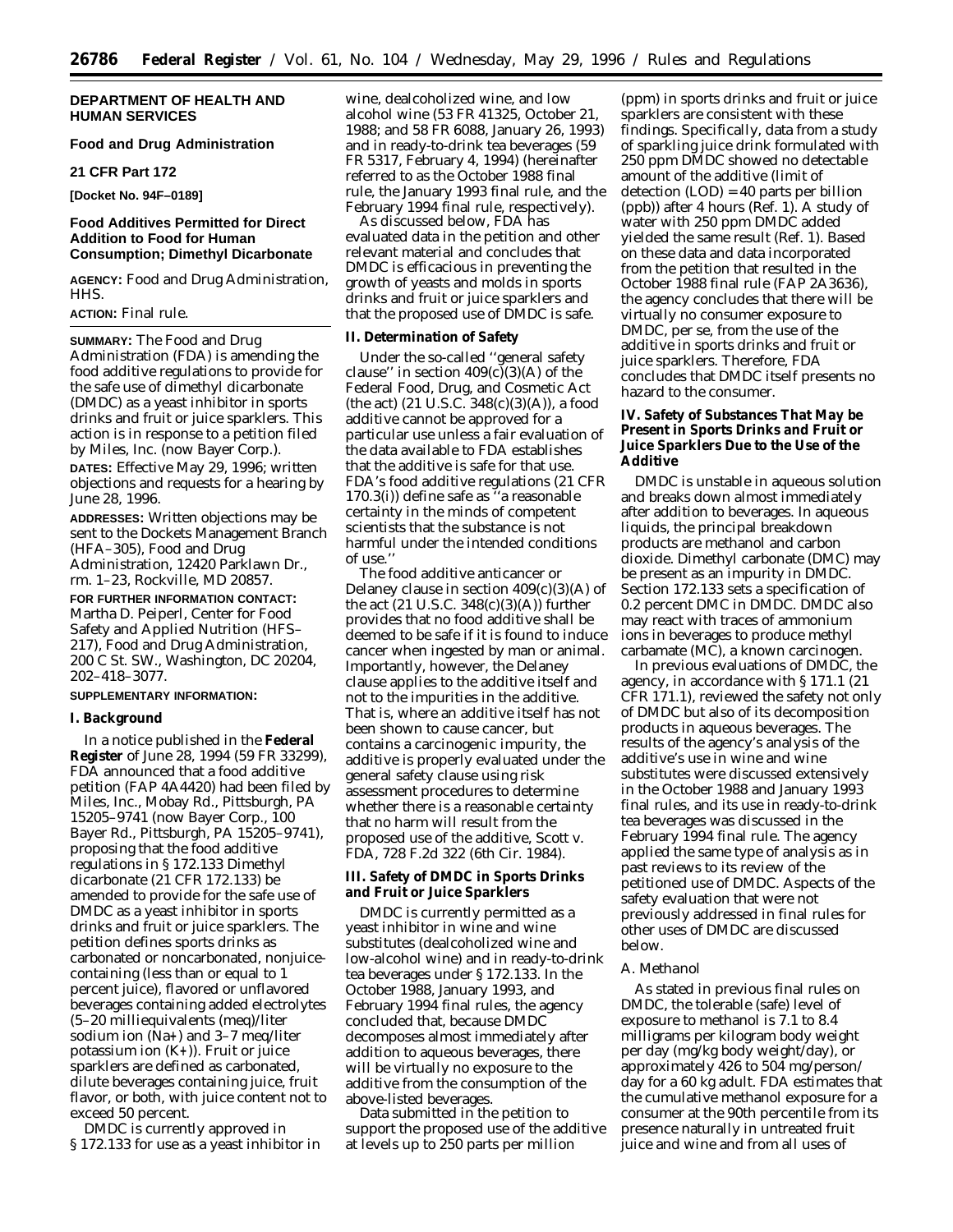DMDC, including its currently regulated uses and the proposed use in sports drinks and fruit or juice sparklers, is 59 mg/person/day (Ref. 2). This estimate is based on a maximum level of methanol that can be derived from DMDC of 48.7 ppm methanol per 100 ppm DMDC used. This level is less than one-seventh of the tolerable safe level. The agency, therefore, concludes that there is an adequate margin of safety between total methanol consumption from all sources, including the petitioned use of DMDC, and the amount of methanol that can be safely ingested.

#### *B. Methyl Carbamate*

The reaction of ammonium ions in beverages with DMDC produces MC, a known carcinogen. The petitioner provided data showing that MC was detected at a level of 3.7 ppb in a fruit sparkler formulated with 250 ppm DMDC. MC was not detected in DMDCtreated sports drinks, using an analytical method with an LOD of 0.5 ppb. Using the residual level of 3.7 ppb and the LOD of 0.5 ppb for MC in fruit sparklers and sports drinks, respectively, the agency estimates the exposure to MC for all ages from the petitioned use of DMDC to be 1.5 microgram/person/day at the 90th percentile (Ref. 1). Using established procedures for quantitative risk assessment, the agency estimates that the 90th percentile upper-bound lifetime risk from potential exposure to MC from the petitioned use of DMDC is  $1.5 \times 10^{-8}$ , or less than 1 in 67 million, and the 90th percentile upper-bound lifetime risk from exposure to MC from all approved and petitioned uses of DMDC is  $1.8 \times 10^{-8}$ , or less than 1 in 56 million (Refs. 1 and 3).

Therefore, the agency concludes that there is a reasonable certainty of no harm from the exposure to MC that may result from the use of up to 250 ppm of DMDC in sports drinks and fruit or juice sparklers.

# **V. Conclusion on Safety**

FDA has evaluated all of the data in the petition pertaining to the use of DMDC in sports drinks and fruit or juice sparklers, as well as other data in its files, and concludes that the additive is safe for its proposed use.

To ensure the safe use of the additive in sports drinks and fruit or juice sparklers, FDA, under 21 U.S.C.  $348(c)(1)(A)$ , finds that it is necessary to require directions on the food additive label limiting the level of use of the additive in these beverages to 250 ppm.

In accordance with § 171.1(h), the petition and the documents that FDA considered and relied upon in reaching its decision to approve the petition are

available for inspection at the Center for Food Safety and Applied Nutrition by appointment with the information contact person listed above. As provided in § 171.1(h), the agency will delete from the documents any materials that are not available for public disclosure before making the documents available for inspection.

# **VI. Environmental Impact**

The agency has carefully considered the potential environmental effects of this action. FDA has concluded that the action will not have a significant impact on the human environment, and that an environmental impact statement is not required. The agency's finding of no significant impact and the evidence supporting that finding, contained in an environmental assessment, may be seen in the Dockets Management Branch (address above) between 9 a.m. and 4 p.m., Monday through Friday.

The agency received one comment on the environmental assessment in response to the filing notice published in the **Federal Register** of June 28, 1994 (59 FR 33299). The comment states that approval of the subject additive could have two environmental benefits due to switching from hot-fill bottling of sports drinks and sparklers to cold-fill. The comment claims that this switch could greatly reduce water usage in the bottling process and could reduce cooling water flow into municipal wastewater treatment plants. However, the comment did not provide quantitative data on the magnitude of the claimed environmental benefits of the approval of this petition. FDA has concluded that the comment does not affect the agency's determination that the approval of this petition will have no significant impact on the environment. This comment can be seen at the Dockets Management Branch, along with the petitioner's environmental assessment and the agency's finding of no significant impact.

### **VII. Objections**

Any person who will be adversely affected by this regulation may at any time on or before June 28, 1996, file with the Dockets Management Branch (address above) written objections thereto. Each objection shall be separately numbered, and each numbered objection shall specify with particularity the provisions of the regulation to which objection is made and the grounds for the objection. Each numbered objection on which a hearing is requested shall specifically so state. Failure to request a hearing for any particular objection shall constitute a

waiver of the right to a hearing on that objection. Each numbered objection for which a hearing is requested shall include a detailed description and analysis of the specific factual information intended to be presented in support of the objection in the event that a hearing is held. Failure to include such a description and analysis for any particular objection shall constitute a waiver of the right to a hearing on the objection. Three copies of all documents shall be submitted and shall be identified with the docket number found in brackets in the heading of this document. Any objections received in response to the regulation may be seen in the Dockets Management Branch between 9 a.m. and 4 p.m., Monday through Friday.

#### **VIII. References**

The following references have been placed on display in the Dockets Management Branch (address above) and may be seen by interested persons between 9 a.m. and 4 p.m., Monday through Friday.

1. Memorandum from the Chemistry Review Branch to the Direct Additives Branch, ''FAP 4A4420–Dimethyl Dicarbonate as a Yeast Inhibitor in Sports Drinks and in Fruit or Juice Sparkling Beverages,'' dated July 8, 1994.

2. Memorandum from the Chemistry Review Branch to the Direct Additives Branch, ''FAP 4A4420–DMDC as a Yeast Inhibitor in Sports Drinks and Sparkling Fruit or Juice Beverages. Background Methanol Exposure,'' dated May 8, 1996.

3. Memorandum from the Direct Additives Branch to the Quantitative Risk Assessment Committee, ''Estimation of the Upper-Bound Lifetime Risk from Methyl Carbamate (MC) Formed by the Reaction of Ammonium Ions with Dimethyl Dicarbonate (DMDC) During the Use of DMDC as Requested in FAP 4A4420 (Miles Inc.),'' dated May 23, 1995.

# **List of Subjects in 21 CFR Part 172**

Food additives, Reporting and recordkeeping requirements.

Therefore, under the Federal Food, Drug, and Cosmetic Act and under authority delegated to the Commissioner of Food and Drugs, 21 CFR part 172 is amended as follows:

# **PART 172—FOOD ADDITIVES PERMITTED FOR DIRECT ADDITION TO FOOD FOR HUMAN CONSUMPTION**

1. The authority citation for 21 CFR part 172 continues to read as follows: **Authority:** Secs. 201, 401, 402, 409, 701, 721 of the Federal Food, Drug, and Cosmetic Act (21 U.S.C. 321, 341, 342, 348, 371, 379e).

2. Section 172.133 is amended by adding new paragraphs  $(b)(3)$  and  $(b)(4)$